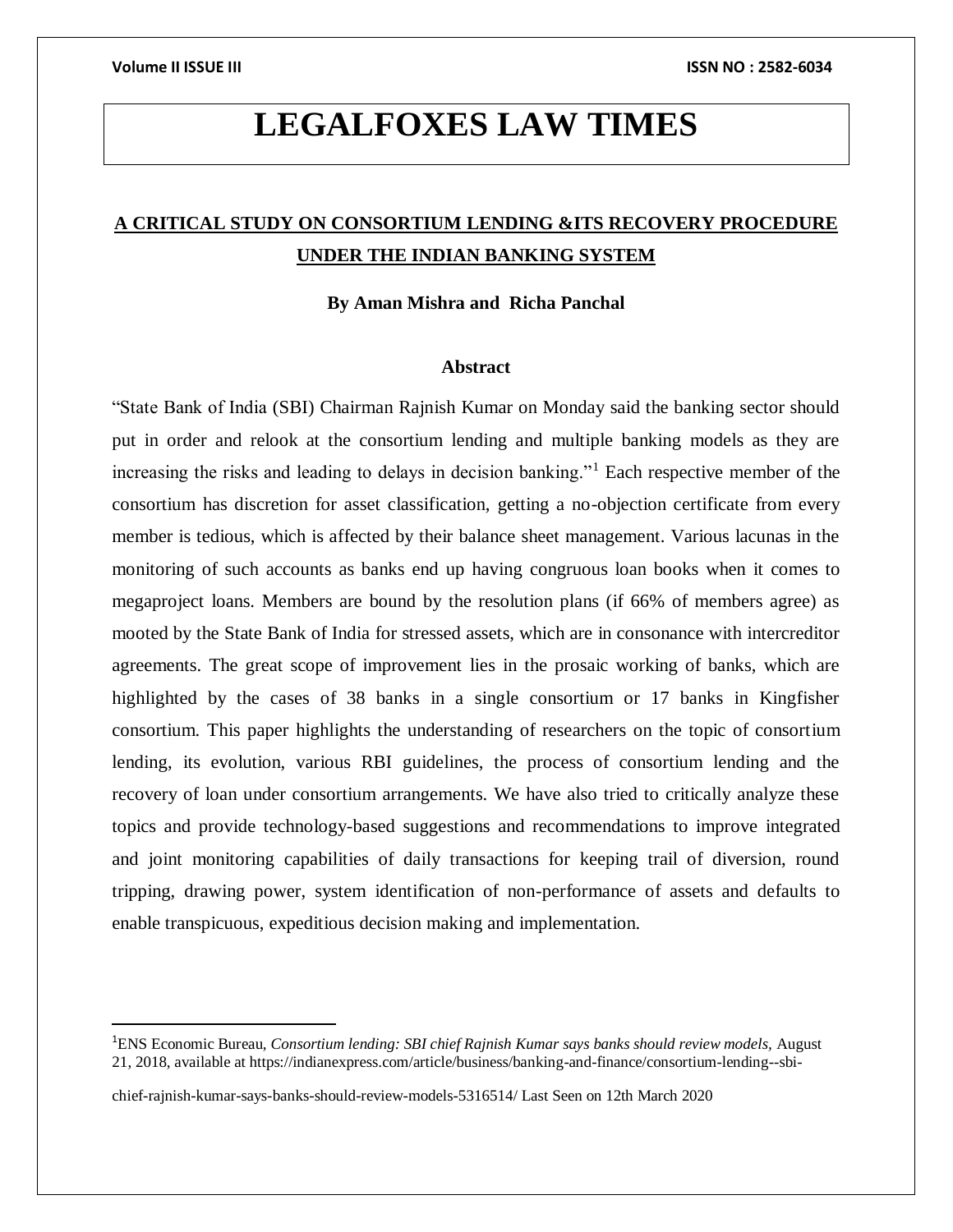### **1. Introduction**

### 1.1 Development of Consortium Finance

The banking sector plays a pivotal role in the operation and expansion of any country's economy since the time of civilization of Babylon. Banks play a prominent role in planning and implementing financial policy. The history of consortium lending runs downs where a large loan amount was granted to a single borrower by two or more banks under a common application, the security was given against a joint deed of pledge or hypothecation. The evolution of consortium finance regulation has sought to ensure a smooth flow of credit to lenders with the prudential structure required for credit risk management. Apart from interest rates, all consortium contracts have common terms and conditions. Many large borrowers prefer to have various banking relationships, under which they have an independent arrangement with each lender, the security offered to each institution is completely distinct, and there is no structured understanding between different lenders financing the same borrower. In such consortium arrangements, loans are generally approved on distinct terms and conditions by different lenders. The borrower gets to prospect one bank against others to crack the best deal. Consortium lending helps in dispersing the risk for banks as multiple lenders and involved in financing a larger borrower. This forbids the lender from taking irrational choices.

Consortium finance lending is an association of banking companies, financial institutions or individuals. The objective behind forming the consortium is to pool their respective resources for common investment. Lately, the participating members contribute according to the strength of their purse which creates majority and minority shareholders. This scenario is juxtaposed to the earlier concept of consortium lending wherein the lenders were working as a subsidiary owned by various banks situated in various countries.

### 1.2 RBI facilitating the development of Consortium Finance

Under the chairmanship of G.Lakshminaryanan, Reserve Bank of India commissioned a study group in the year 1973, December this was the first attempt in this regard. The report received its assent in the year 1974, July. Later to this Mahadevan Committee and J V Shetty Committee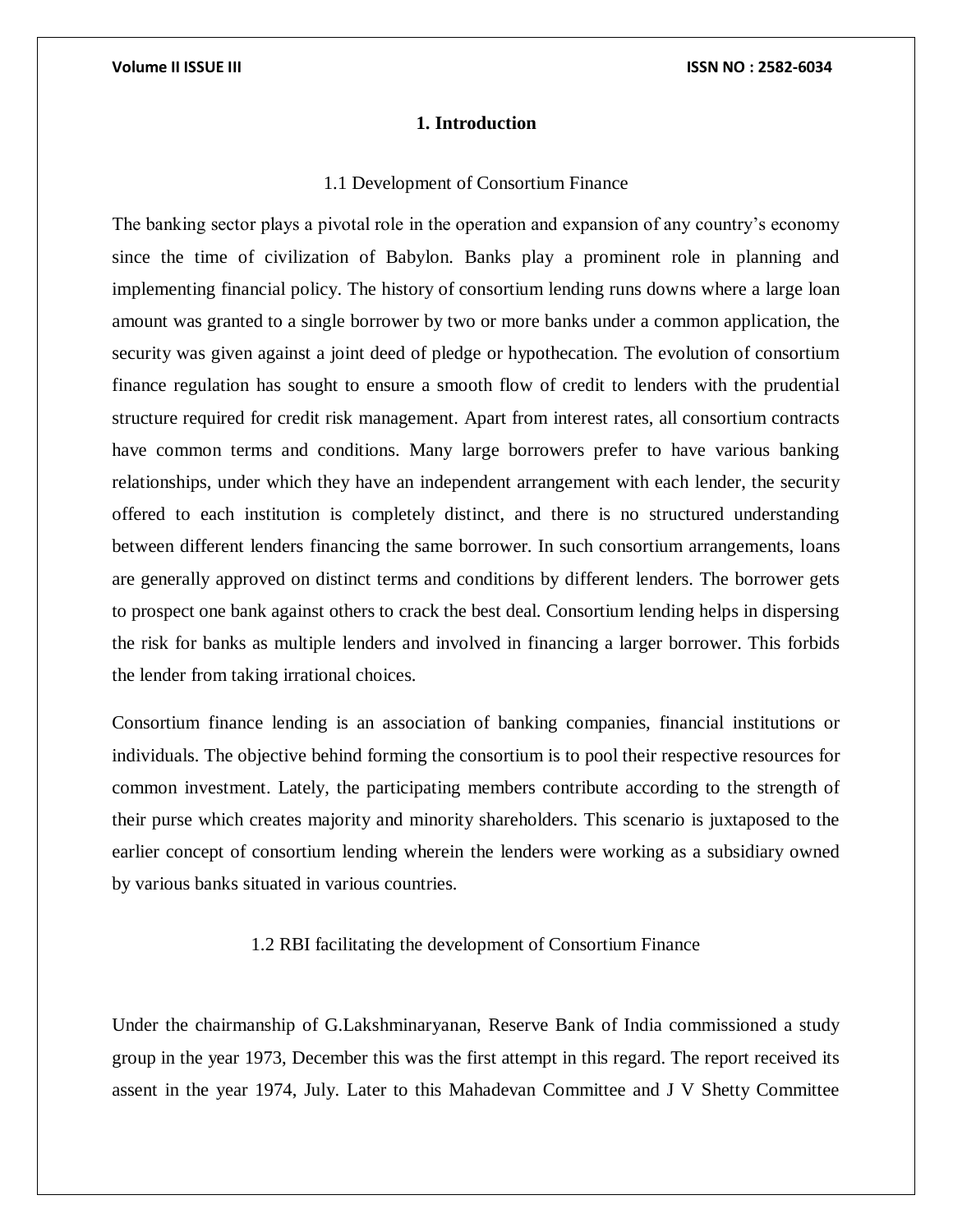were instituted for achieving a single-window concept for lending and minimizing aggravation as well as lag to borrowers. Presently the consortium lending is being regulated by Master Circulars on Loan

Although the modalities of the functioning of a consortium including allocation of limits, interest rates, sanction of ad hoc limits, sharing patterns are left with banks to decide in the consortium meeting. Consortium financing encompasses taking a salubrious view of the entire operations of larger borrowers to assess credit requirements (working capital and/or term loans) with affability in operations on the basis of joint security and agreement on the exchange of critical information between banks and lenders. Members have the freedom to independently classify their share of assets on the basis of the recovery record.

### 1.3 Streamlining and Harmonizing the lending processes

Indian Bank Associations (IBA) have recommended a colloquial template for documentation to bring in the homogeneity which includes:

- working capital consortium agreement
- revival letter for purposes of limitation
- agreement to be signed with the lead bank who signs on behalf of itself and on behalf of other member banks.
- resolutions to be passed by the borrower's Board of Directors authorizing the borrowing company to borrow under the consortium arrangement
- joint deed of hypothecation
- letter of undertaking from the borrower for creating a second mortgage on the fixed assets By the virtue of stiff competition, the different banks end up providing various banking facilities and funds to a single borrower against the same securities without having a consensual arrangement between the lenders which expose the banks to great risk of nonperforming assets and frauds as seen in the Kingfisher case and Nirav Modi PNB case.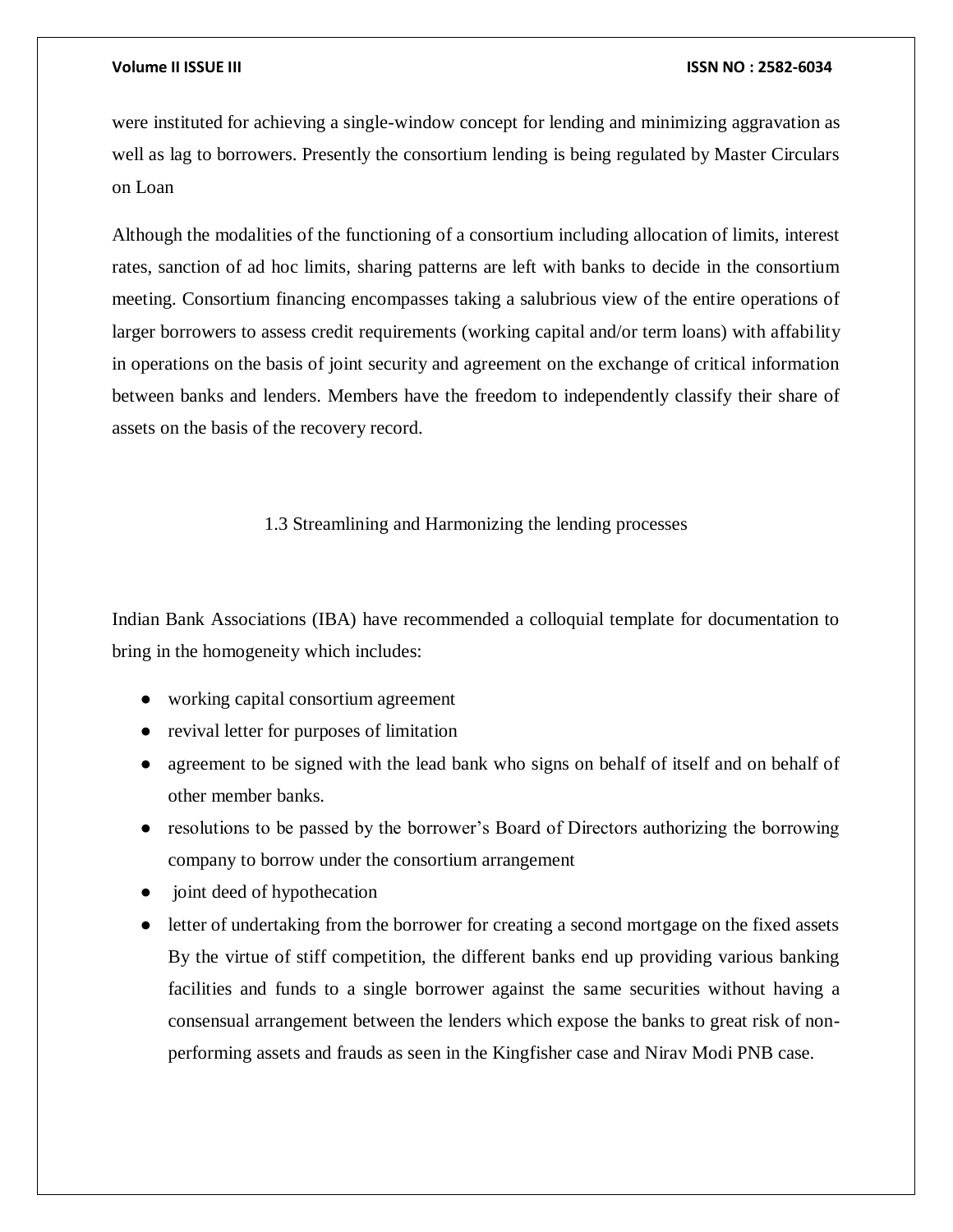Voluminous borrowers may sometimes prefer to have multiple banking relationships with substantial operational pliability, benefiting from an independent arrangement with different banks and separate security interests, without any formal common understanding for the exchange of any critical information. However, multiple banking is emulous to the spirit of regulatory intentions that appear to be relatively better served by consortia as a result of dodging the overexposure to a single borrower and risk-spreading compared to silos.

### **2. Current Regulatory Framework of Consortium**

At present, the consortium finance is in alignment with the following regulatory framework of RBI:

- The compliance which the lenders need to abide by while exposing themselves to a single borrower up to the threshold limit of 15 % of the capital funds (20% for Infrastructure Projects) and 40% to the group borrower (50% for Infrastructure Projects). As per the capital adequacy standard, the capital funds for the same are categorized in Tier I and Tier II. the kind of exposure as follows:
	- Investment Exposure (Underwriting and Similar Commitments)
	- Credit Exposures (Funded and Non-Funded Credit Limits)
	- Certain types of Investments in Companies

The exposure limits are derived while considering sanctioned or outstanding limits whichever is higher but not including loans and advances granted against the security of the bank's own term deposits. For the purpose of Letter of Credit, if they are issued from the same bank the exposure is on the borrower but if the discounting/purchasing/negotiating is done from a different bank then the exposure is on the LC issuing bank.

• Classification of the share of loan limits can be done by members of the consortium as per their record of recovery and other aspects having a bearing on the advance recoverable. When the pooling of resources is done as per the arrangements of a consortium with one bank (Leader) or remittances by the borrower and/or where it is not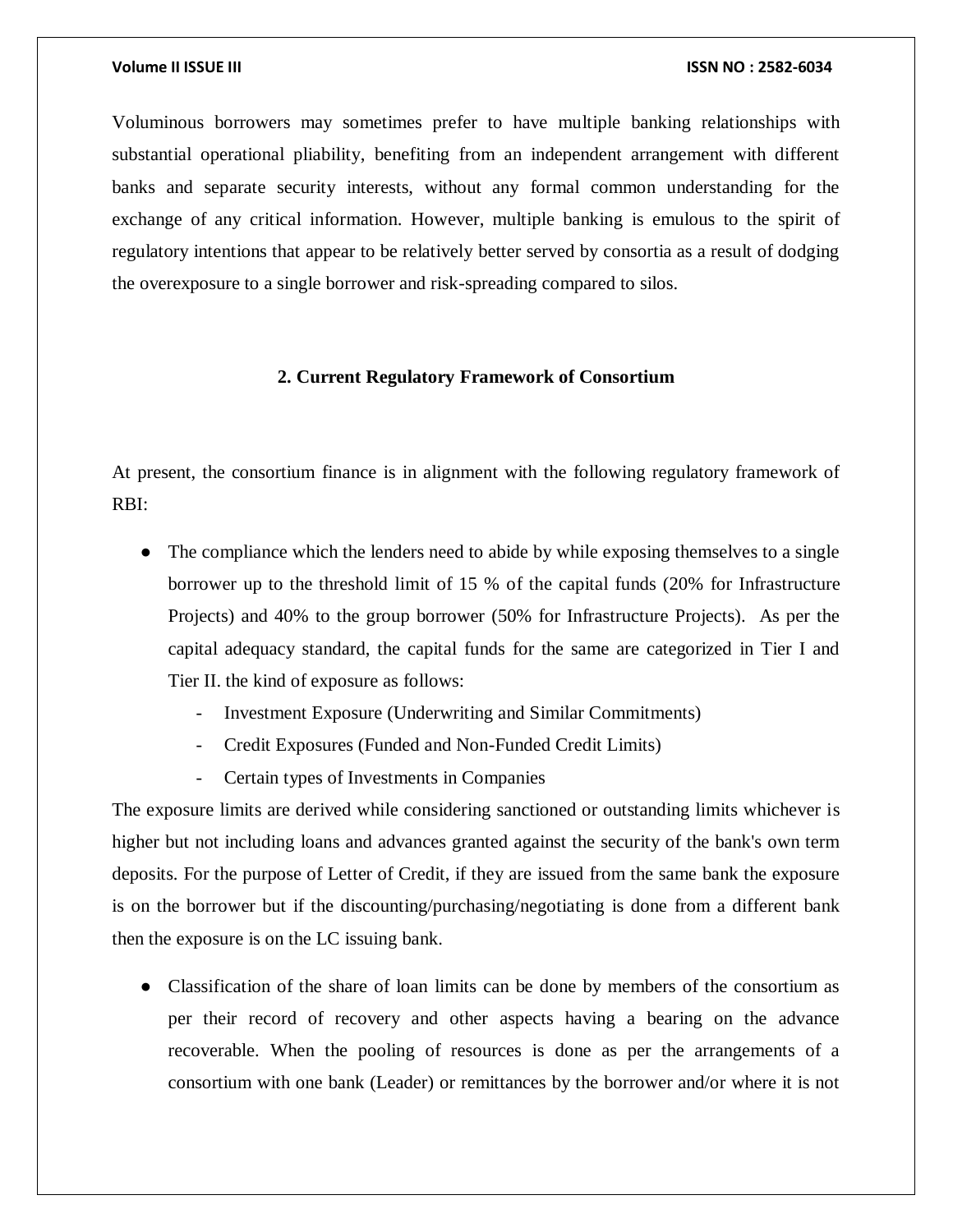parting with the share of other member banks, the account will be treated as not serviced and be treated as NPA (substandard/doubtful or loss asset) by such member banks of the consortium and make provisions accordingly in their books. As they deem fit, the participating bank can demand their share of the recovery from the Leader or get express consent to transfer their share of the recovery to warrant proper classification of assets in their books respectively. These measures are in accordance with the guidelines of the Reserve Bank of India which are in effect from 1st April 2015 a standard account on restructuring (for reasons other than the change in date of commencement and commercial operation) would be immediately classified as substandard on restructuring as also the non-performing assets, upon restructuring, would continue to have the same asset classification as prior to restructuring and slip into further lower asset classification categories as per the extant asset classification norms with reference to the prerestructuring repayment schedule. The banks need to customarily abide by the principlebased approach rather than the rule-based approach. The classification should be on the basis of objective criteria and with uniform & consistent application of the norms.

- As per disquietude expressed by Central Vigilance Commission with respect to frauds and data breaches in the working of the consortium lending arrangements. Banks are expected to fortify their critical information relating to the borrowers of the consortium arrangements by using state of the art technology such as Blockchain, Artificial Intelligence. All such instructions issued from time to time by RBI have been collated under the Master Circular as detailed below:
	- Banks are advised to strictly adhere to the instructions regarding the sharing of information relating to credit, derivatives and unhedged foreign currency exposures among themselves and put in place an effective mechanism for information sharing. Non-adherence to the above instructions by banks is viewed seriously by the Reserve Bank and the defaulting banks would be liable to an action, including the imposition of penalty, wherever considered appropriate.
	- At the time of granting fresh facilities, banks may obtain declarations from the borrowers about the credit facilities already enjoyed by them from other banks in the format prescribed.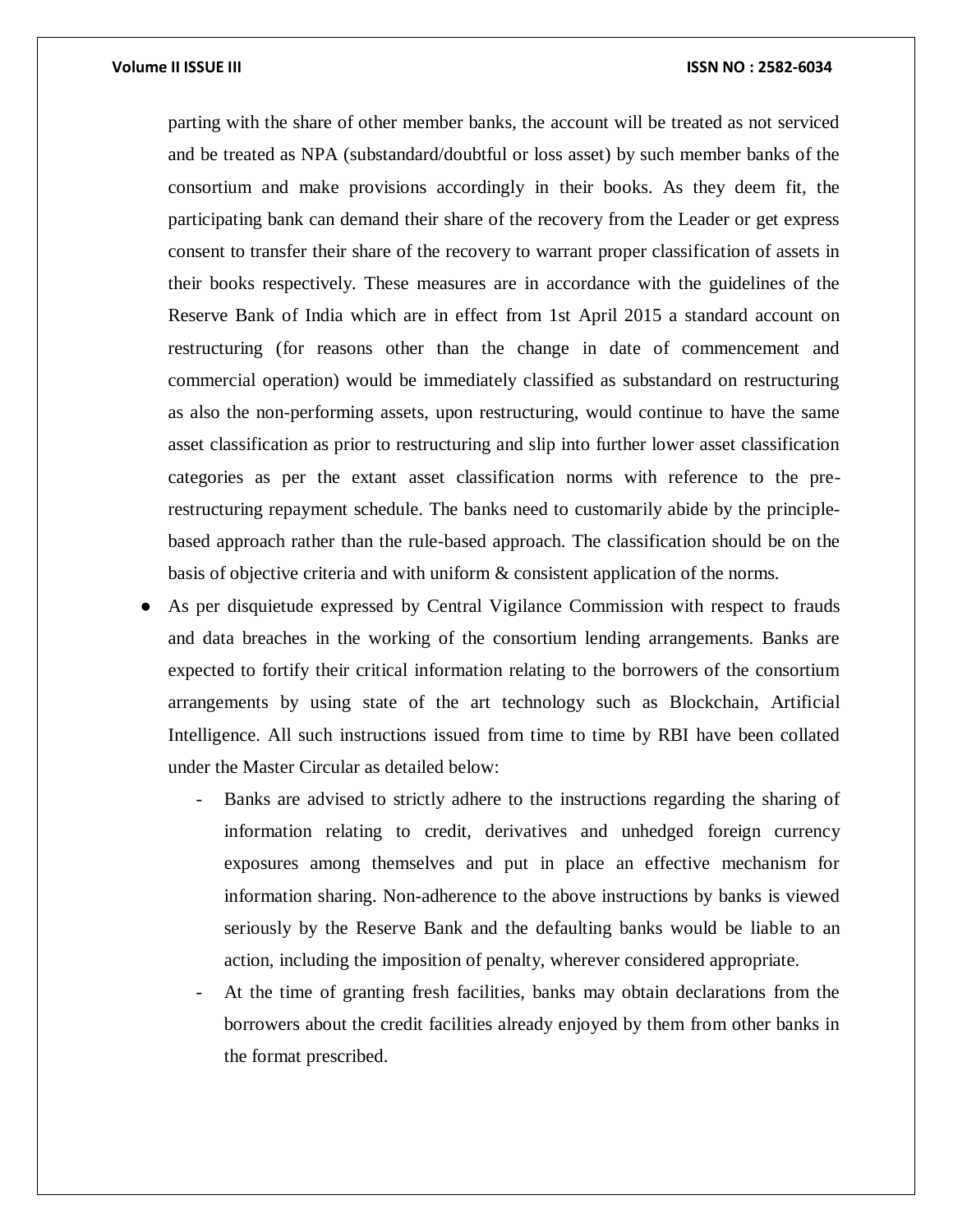$\overline{\phantom{a}}$ 

### **Volume II ISSUE III ISSN NO : 2582-6034**

- Exchange information about the conduct of borrowers' accounts with other banks in the specified format at least at quarterly intervals.
- Obtain regular certification by a professional, preferably a Company Secretary, Chartered Accountant or Cost Accountant, regarding the compliance of various statutory prescriptions that are in vogue.
- Make greater use of credit reports available from a Credit Information Company, which has obtained Certificate or Registration from RBI and of which the bank is a member.
- Incorporate suitable clauses in the loan agreements in the future (at the time of next renewal in the case of existing facilities) regarding the exchange of credit information so as to address confidentiality issues.<sup>2</sup>

Strict adherence regarding the sharing of information relating to derivatives, unhedged foreign currency exposures, and credit must be practiced, to mitigate exposure among consortium members. The consortium must put in a robust and effective information sharing mechanism as per the prescribed format at least available quarterly. It is the statutory mandate for lenders to attain declaration from the borrowers about credit facilities from other banks, credit reports from credit information bureaus, incorporate suitable clauses in the loan agreements for the exchange of credit information to address confidentiality issues, certification for compliance to statutory prescriptions. Non-compliance with the above-mentioned instructions by banks will attract serious implications from Reserve Bank of India such as imposing a penalty, wherever appropriate

### **3. Recovery Procedure**

### 3.1 Procedure under SARFAESI and other Acts

Indian Legal system encompasses varied legal provisions for recovery of debts by the Banks and Financial Institutions as follows: -

• Summary suits under Order XXXVII of the Code of Civil Procedure, 1908.

<sup>2</sup> *Master Circular- Loans and Advances – Statutory and Other Restrictions,* RBI/2015-16/95 BR.No. Dir.BC .10/13.03.00/2015-16, July 1 2015, available at

ttps://m.rbi.org.in/Scripts/BS\_ViewMasCirculardetails.aspx?id=9902 Last Seen on 8th March 2020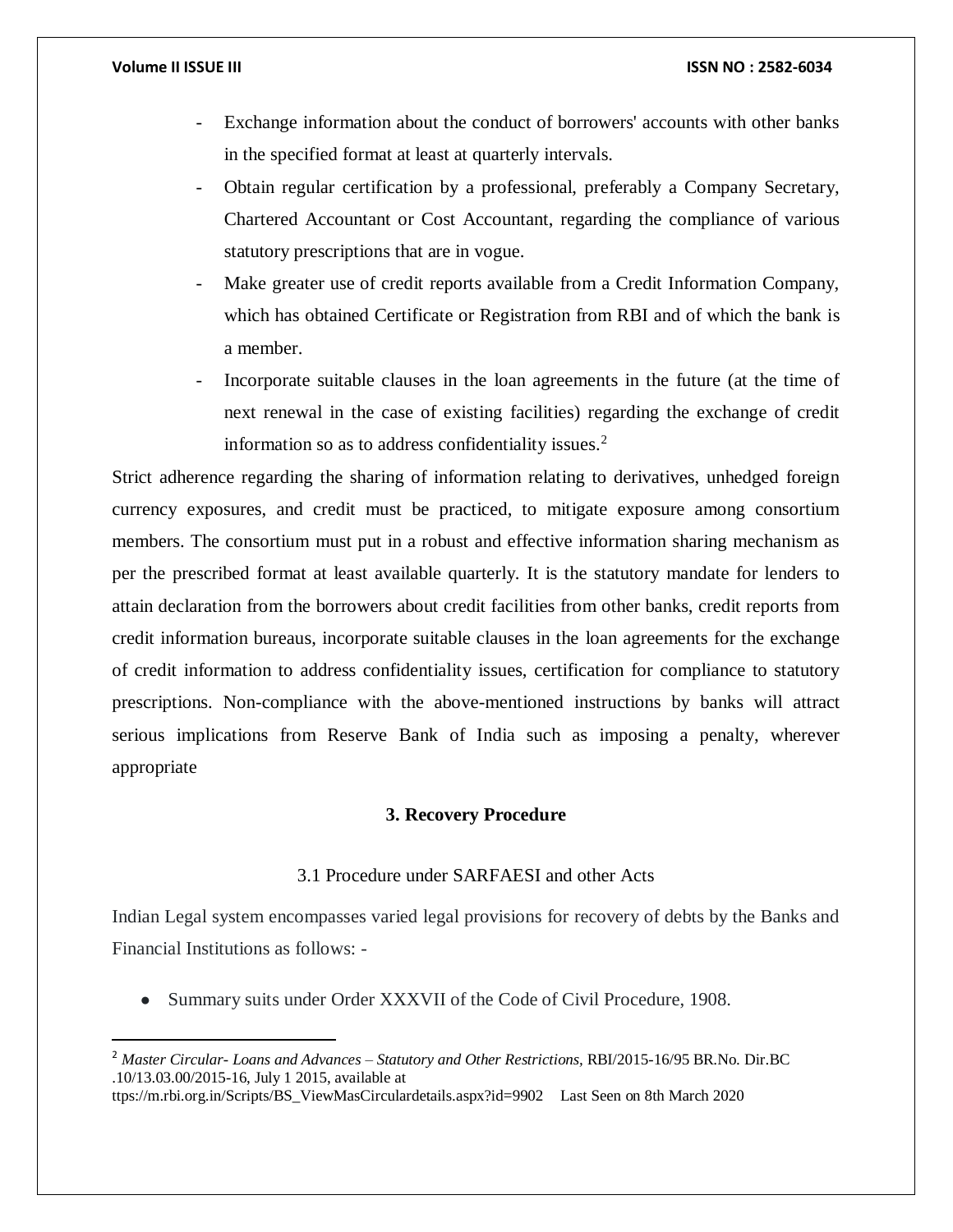- Ordinary suits for recovery, under Civil Law.
- Original Applications to be filed by Banks and Financial Institutions before Debt Recovery Tribunal for debt not less than Rs. 10 lakhs, under Recovery of Bank Due to Banks & Financial Institutions Act, 1993 (DRT Act).
- Action under Securitization and Reconstruction of Financial Assets and Enforcement of Security Interest Act 2002 (Securitization Act).
- Arbitration proceedings under Arbitration & Conciliation Act 1996, for recovery of outstanding amounts as under Arbitration Agreement / clause in the loan documents, in cases where the Recovery of Debts due to Banks and Financial Institutions Act, 1993 is not applicable.
- Initiation of criminal action in addition to civil proceedings for prosecution and punishment as per the Indian Penal Code and other laws where debt is also tainted with fraud, cheating, misfeasance etc.
- Filing of criminal complaint under Section 138 of Negotiable Instruments Act, 1881 for dishonor of any cheque issued by borrower to the bank in discharge of legally enforceable liability

Broad Classification of the Debt Work Out Process in India

| Amount         | to  | Procedure                                                   |
|----------------|-----|-------------------------------------------------------------|
| be             |     |                                                             |
| recovered      |     |                                                             |
|                |     |                                                             |
| Does           | not | 1. Filing a simple suit for recovery before Civil Court.    |
| exceed         | Rs. | 2. Filing of summary suit under Order XXXVII of CPC, 1908.  |
| $10,00,000/$ - |     | 3. Filing suit for foreclosure of mortgage.                 |
|                |     | 4. Arbitration proceedings if arbitration agreement exists. |
|                |     |                                                             |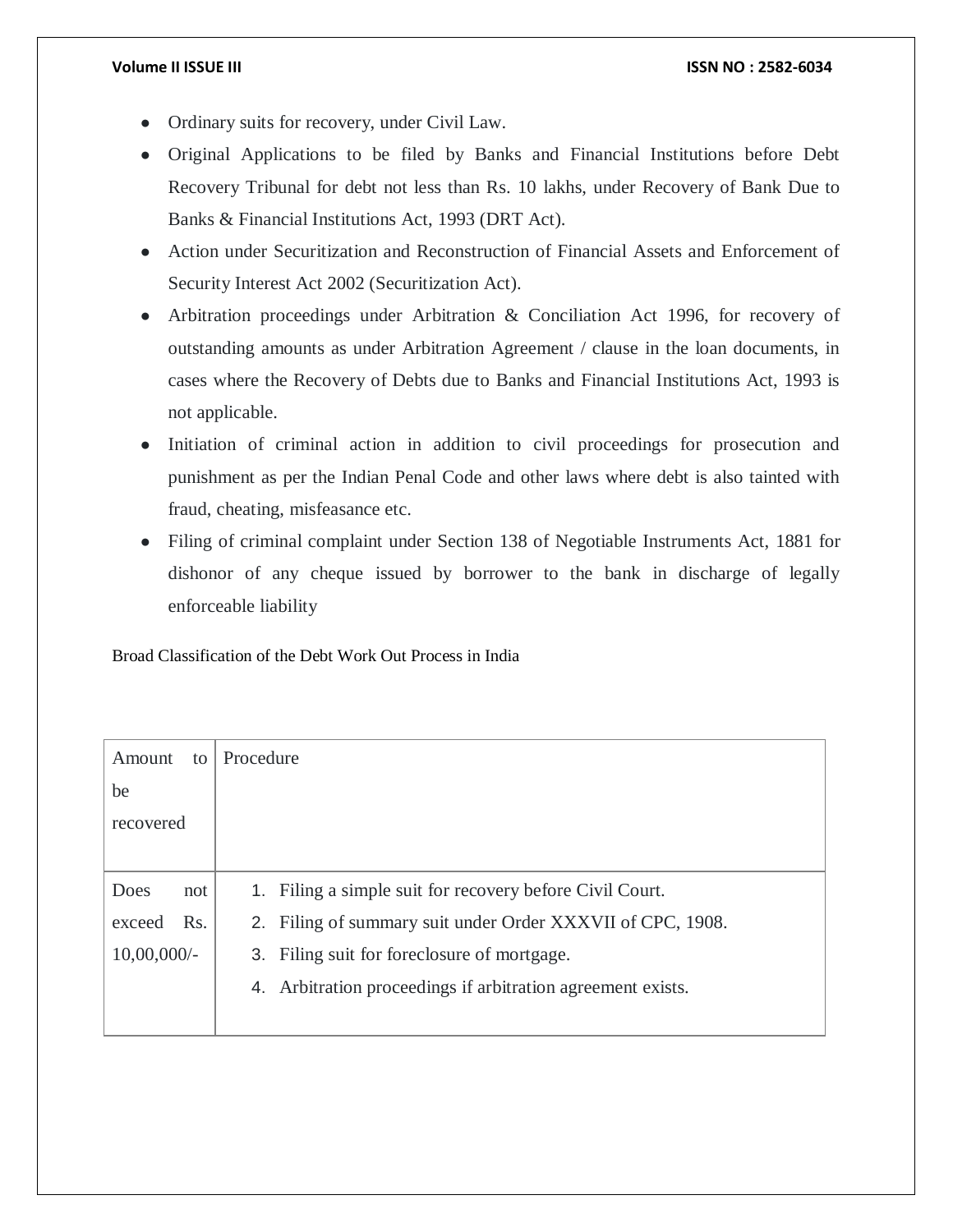|                | Exceeds Rs. In case the "Security Interest" has been created in specific movable /         |
|----------------|--------------------------------------------------------------------------------------------|
| $1,00,000/$ -  | immovable property provisions of the Securitization Act may be invoked to                  |
|                | repossess the mortgaged property, without intervention of the court, and sell              |
|                | the same, provided the account has been classified as NPA.                                 |
|                |                                                                                            |
|                | Exceeds Rs. Original application is to be filed before the DRT for recovery of dues. Banks |
| $10,00,000/$ - | can simultaneously initiate proceedings under the Securitization Act as well.              |
|                | Civil court / Arbitrator will not have jurisdiction to entertain such a claim.             |
|                |                                                                                            |

Debt Recovery Tribunals & Process of Recovery

Debts Recovery Tribunals (DRT) and Debts Recovery Appellate Tribunals (DRAT) have been constituted under the provisions of the DRT Act for establishment of Tribunals for expeditious adjudication and recovery of debts due to Banks and Financial Institutions and for matters connected therewith has also been given the power to adjudicate the applications filed by the Borrower/Mortgagor against the action of the Secured Creditor initiated under the Securitization Act. $3$ 

Withdrawal of suit pending before DRT under DRT Act, 1993 is not a precondition for taking recourse to the Securitization and Reconstruction of Financial Assets and Enforcement of Security Interest Act, 2002. The Securitization and Reconstruction of Financial Assets and Enforcement of Security Interest Act, 2002 is an additional remedy, which is not inconsistent with DRT Act, 1993 and, therefore, doctrine of election has no application.<sup>4</sup>

 $\overline{\phantom{a}}$ 

<sup>4</sup>Transcore Vs Union of India, AIR 2007 SC 712, MANU/SC/5319/2006

<sup>3</sup>SNG & Partners, *India: Recovery Process & Enforcement of Security Interest in India,* September 5 2017 available at https://www.mondaq.com/india/Finance-and-Banking/626056/Recovery-Process-Enforcement-Of-Security

<sup>-</sup>Interest-In-India Last Seen on 21st March 2020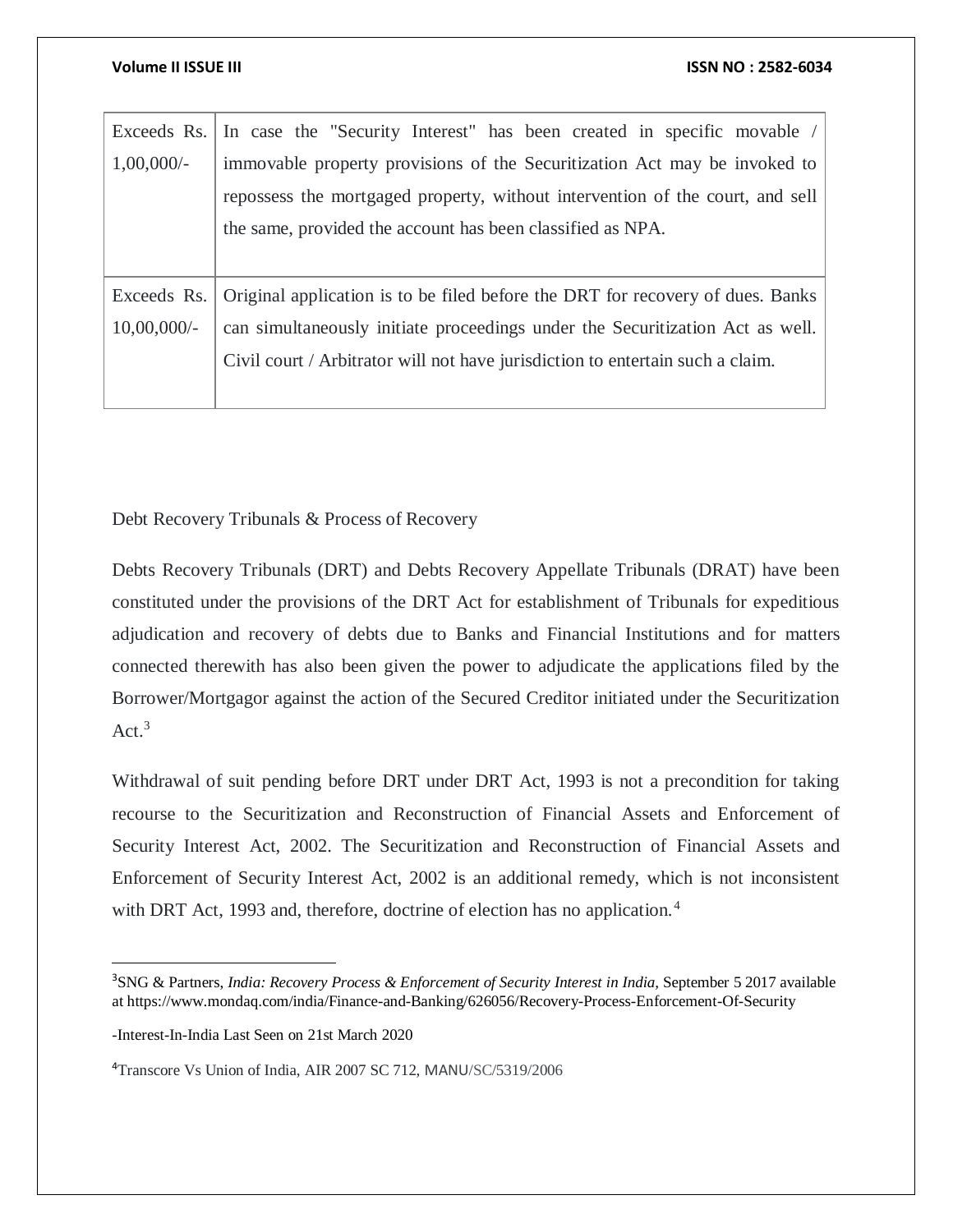3.2 Procedure for Financial Creditors Under Insolvency and Bankruptcy Code 2016

"Financial Creditor" and "Financial Debt" is defined under section 5(7) and 5(8) of the IBC respectively.

Procedure of CIRP

The Process for Initiating the Corporate Insolvency Resolution Process (CIRP) by a Financial Creditor has been defined under Section 7 of the IBC.

### Stages of CIRP

a. Publication of Notice - Notice will be published by Resolution Professional to call for filing claims against the corporate debtor by a stipulated deadline.

b. Processing of Claim – All claims will be verified from the books of accounts of the debtor.

c. Information Memorandum – After claim verification, a memorandum of all liabilities and assets of the corporate debtor will be made. This memorandum will be sent to all the Financial Creditors, whose claims have been accepted.

d. Meetings of Committee of Creditors – Once memorandum is sent, a meeting of COC will be held which includes the financial creditors of the Corporate Debtor, to decide the correctness of the memorandum.

e. Calling for a Resolution Plan – The RP after formation of an information memorandum will call/invite, by an advertisement in the newspaper, for the resolution plans for the Corporate Debtor by the Resolution Applicants.

f. Acceptance or Rejection of Resolution Plan – A meeting of COC will be conveyed to check the resolution plan resulting in its acceptance or rejection. The resolution will be adopted by 2/3rd majority votes, after this is submitted before NCLT for final consent.

g. Extension if any – The time duration for the completion of the CIRP is 180 days, however, If the Resolution Plan is not accepted by the COC within 180 days then they can extend the time duration for a period of not less than 90 days.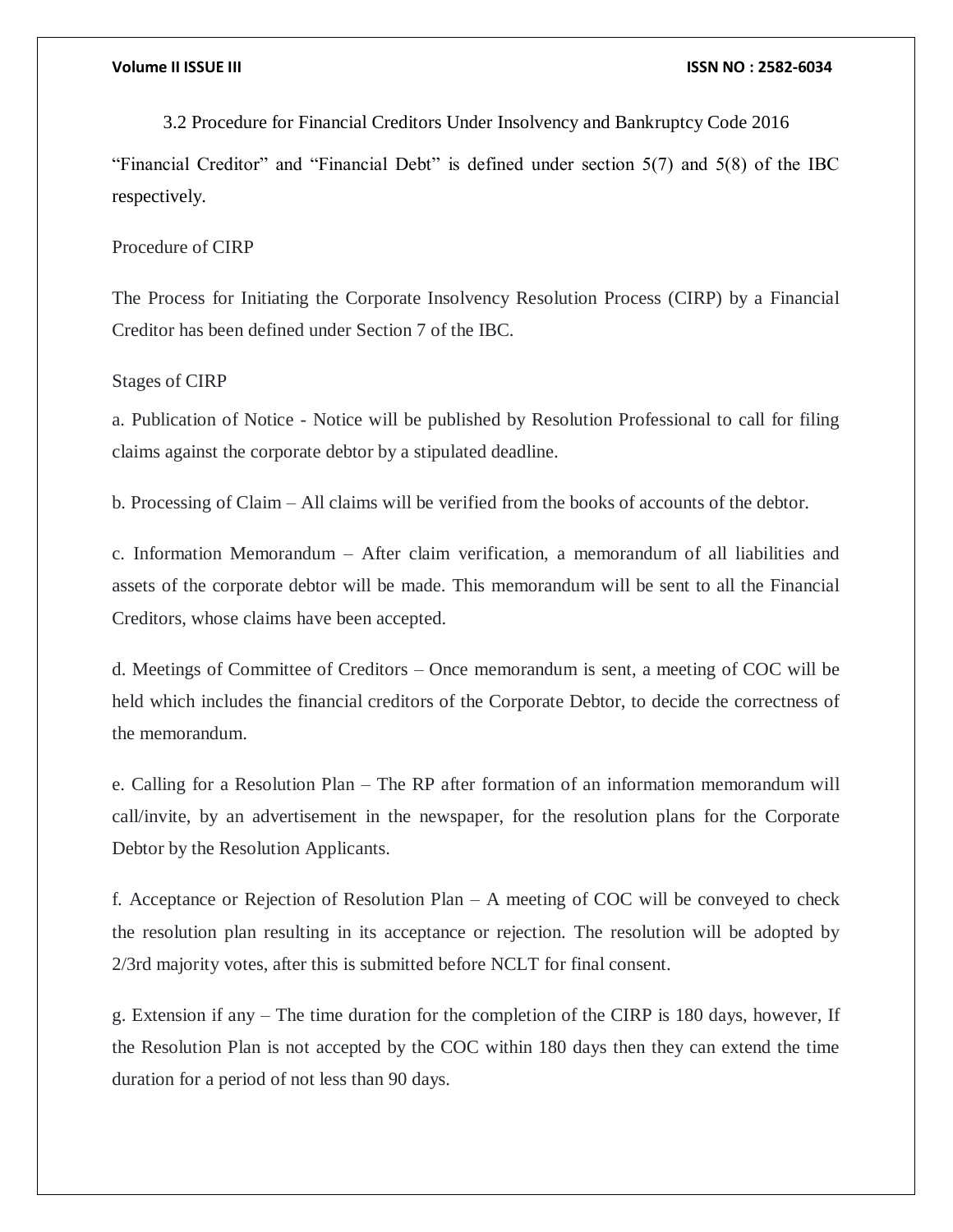$\overline{a}$ 

### **Volume II ISSUE III ISSN NO : 2582-6034**

h. Liquidation – In case where a resolution plan is neither to the satisfaction of COC nor even voted with majority voting of 66% in favor of a resolution plan coupled with the fact of lapse of CIRP period to a maximum period of 270 days then COC will opt for liquidation of such a Corporate debtor.

Case Snippet: Jet Airways became the first Indian company to undergo cross border insolvency proceedings. "Consortium led by SBIhave decided to seek resolution under IBC since only a conditional bid was received and requirement of the Investor for SEBI exemptions and resolution of all creditors is possible under IBC. Lenders led by State Bank of India have been making efforts to find a resolution for Jet Airways outside IBC but in view of the above, lenders have decided to seek a resolution within the IBC process".<sup>5</sup>At present Jet Airways gets 90 days more for resolution under IBC from NCLT due CoronaVirus Pandemic.

### **4. Critical Observations on Consortiums**

The very advantage of consortium finance is risk spread and prevention of overexposure to banks from single borrowers in scenarios of big projects, if these lending go sour, the Income statement of even healthy and stronger bank(s) can be severely affected. Consultative decision-making processes minimize the risk of rash decisions. However, perspicacious observations has raised various concerns and issues like ineffective monitoring, lack of timely exchange of vital information, paucity of communication, detrimental treatment to members, arm twisting by bigger lenders, differential asset classification (NPAs) with a view of balance sheet management, round tripping, management information system (MIS) issues, issues in recovery and resolution, leveraging the gaps in group monitoring by borrowers etc. minority members are dragged along with member banks having majority share in absence of any incentive or information to independently assess consortium proposal. Though consortia are apprehended to refine structures for sizeable financing in contrast to multiple banking, backed by operational instruction by

<sup>5</sup>Saloni Shukla, Joel Rebello ET Bureau, *SBI-led consortium to take Jet Airways to NCLT seek resolution under IBC*, June 18, 2019, available at https://economictimes.indiatimes.com/industry/transportation**/**airlines-/-aviation/sbiled-

<sup>-</sup>consortium-to-take-jet-airways-to-nclt-seek-resolution-under-ibc-reports/articleshow/69825957.cms Last Seen on 25th March 2020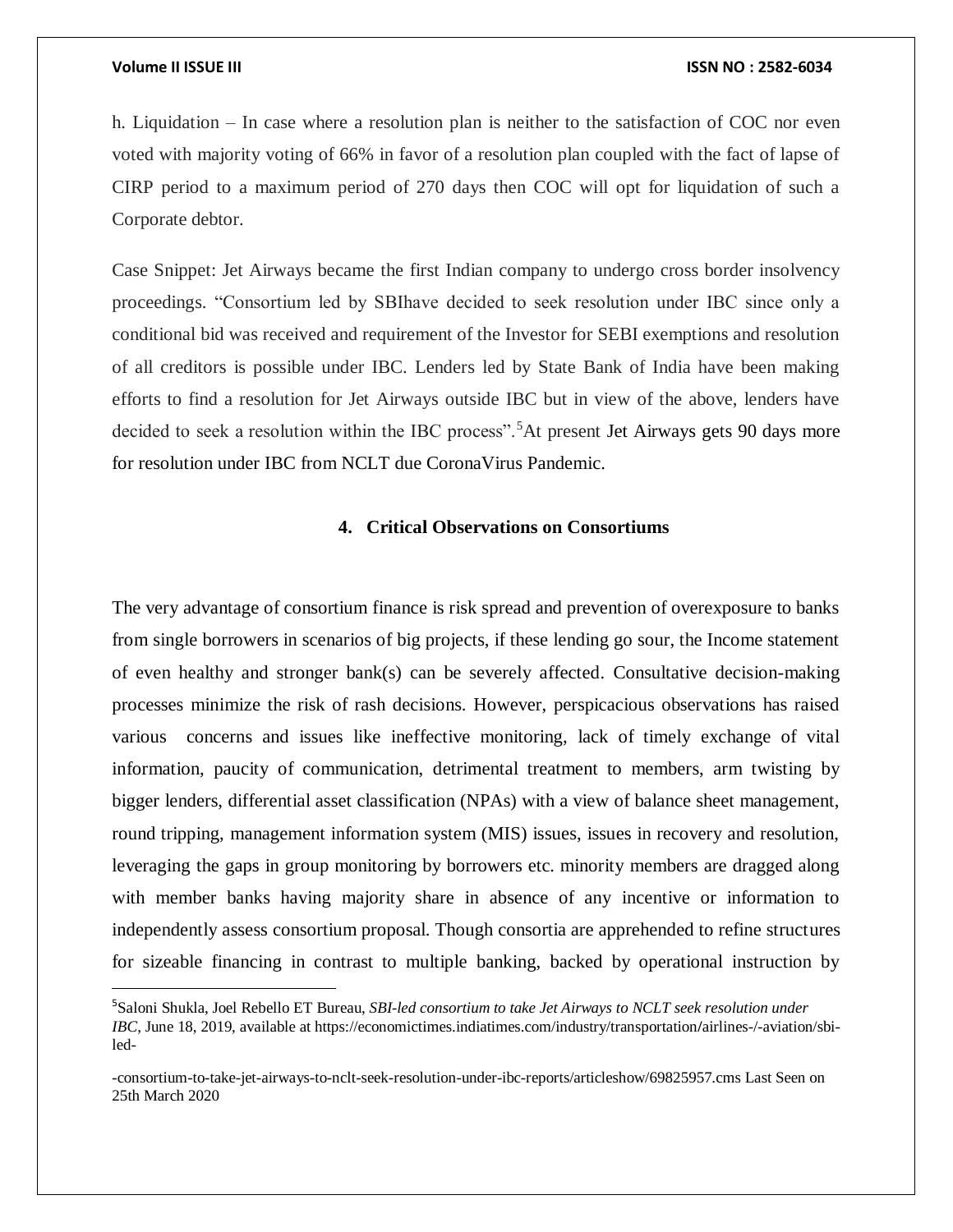regulators, a contrary picture is surfacing as highlighted by SBI chairman in a press conference (Et Dt August  $21$ ,  $2018$ )<sup>6</sup>. He had expressed the need to revamp the consortium lending model as the Indian banking system is dominated by state run banks with nearly three fourths of the market share weighed down by bad loans.<sup>7</sup> Flustered by alarming rise in frauds involving consortium arrangement, Central Vigilance Commission, Government of India has raised the red flag with regards to functioning consortium lending. These frauds are proportionally related to lack of robust sharing of information mechanisms for credit history and performance of consortium borrowers accounts among member banks.

### **5. Conclusion and Recommendations**

In order to document and track the transactions in a consortium arrangement we need an automated recording platform which would ensure better transparency and enable preventive measures to control risks relating to consortiums and enhance the management of risks. There needs to be a robust automated consortium portal involving Artificial Intelligence and Blockchain technology for real time data transfer and data sharing which would strengthen the member's capabilities to assess and review the borrower's financial credibility, history, trail and behavior. It would allow system identification of NPAs on the basis of predefined triggers and would provide efficiency for various NPA related activities such as asset restructuring, provisioning, recovery, timely classification of non-cooperative borrowers as deliberate defaulters, selling to Asset Reconstruction Companies (ARCs), write-offs, prompt invocation and creation of joint lenders (JLFs), adoption of appropriate NPAs. The recommendations derived from the survey that help to develop the proposed technology solution for the management of consortiums. Specific benefits emerging from these can be automated reporting systems with transaction monitoring engines that may provide for preventive controls and accountability by providing controls for integrated credit management, smart system recognition of NPAs improve the overall management of consortia or multiple banking credit risk. Such a

7 Ibid

 $\overline{a}$ 

<sup>&</sup>lt;sup>6</sup>Supra at Note 1